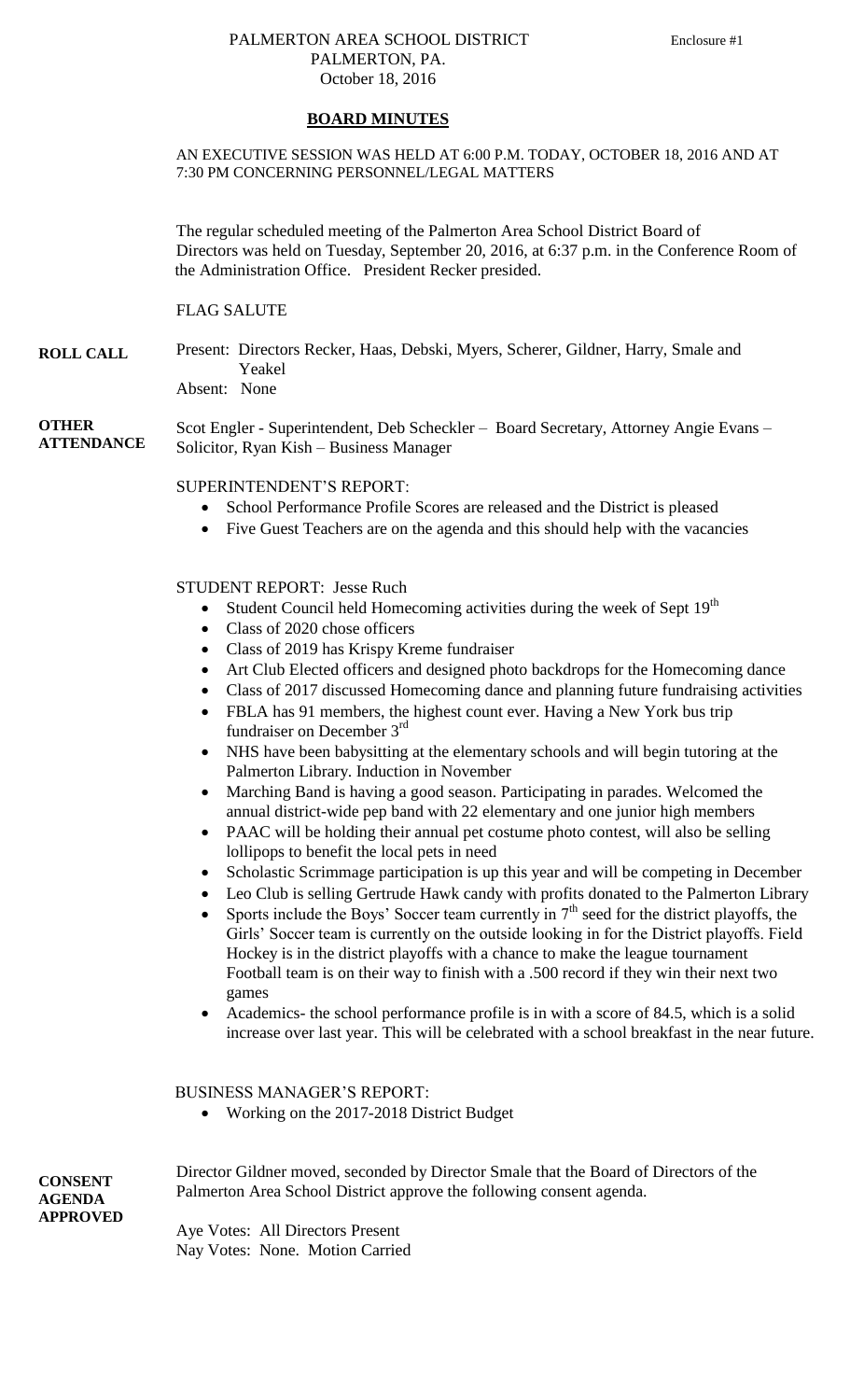# September 20, 2016 **Consent Agenda**

| <b>MINUTES</b>                                         | Approve the minutes from the September 20, 2016 meeting.<br>(attachment on file)                                                                                                                                                                                                                                                                                                                                                                                                                                                                                                                                                                                                                                                                                                                                                                                                                                                                             |  |
|--------------------------------------------------------|--------------------------------------------------------------------------------------------------------------------------------------------------------------------------------------------------------------------------------------------------------------------------------------------------------------------------------------------------------------------------------------------------------------------------------------------------------------------------------------------------------------------------------------------------------------------------------------------------------------------------------------------------------------------------------------------------------------------------------------------------------------------------------------------------------------------------------------------------------------------------------------------------------------------------------------------------------------|--|
| <b>FINANCIAL</b><br><b>REPORTS</b>                     | Approve the financial reports listed below:<br>TREASURER'S REPORTS (attachment on file)<br>$\bullet$<br><b>ACCOUNTS PAYABLE</b> (attachment on file)<br>$\bullet$<br><b>BUDGET TRANSFERS</b><br>$\bullet$<br><b>GRANTS</b> (attachment on file)<br>٠                                                                                                                                                                                                                                                                                                                                                                                                                                                                                                                                                                                                                                                                                                         |  |
| <b>AGREEMENTS</b>                                      | Approve the Puppet Rental Agreement with Music Theatre International.                                                                                                                                                                                                                                                                                                                                                                                                                                                                                                                                                                                                                                                                                                                                                                                                                                                                                        |  |
|                                                        | Approve the agreement with James R. Schwab for behavioral invention and counseling<br>at the rate of \$100/hour as needed.                                                                                                                                                                                                                                                                                                                                                                                                                                                                                                                                                                                                                                                                                                                                                                                                                                   |  |
| <b>SUBSTITUTES</b>                                     | Approve the following Substitutes:                                                                                                                                                                                                                                                                                                                                                                                                                                                                                                                                                                                                                                                                                                                                                                                                                                                                                                                           |  |
| CO-<br><b>CURRICULAR</b><br><b>POSITIONS</b>           | Brianna McMichael<br><b>Guest Teacher</b><br>Matthew Allen<br><b>Guest Teacher</b><br><b>Guest Teacher</b><br>Cheryl Hummer<br>Melanie DeVore<br><b>Guest Teacher</b><br><b>Guest Teacher</b><br>April Mujevic<br>Melissa Bonser<br><b>Substitute Nurse</b><br><b>Emily Aicher</b><br><b>Substitute Teacher</b><br>Elizabeth Campbell<br>Sub. Secretary & Sub. Instructional Aide<br>Approve the following advisor positions at Palmer/Parkside Elementary Schools<br>for the 2016-2017 school year:<br>Carole Burkhardt<br>Stipend pending contract negotiations<br><b>Elementary Chorus Advisor</b><br><b>Environmental Club Advisor</b><br>Stipend pending contract negotiations<br>Lynn Sutton<br>Stipend pending contract negotiations<br>Roberta Yeager<br>Sixth Sense Co-Advisor<br>Kaitlyn Andrews<br>Stipend pending contract negotiations<br>Sixth Sense Co-Advisor<br>Pamela Andrews<br>Stipend pending contract negotiations<br>Yearbook Advisor |  |
| <b>RESIGNATION</b>                                     | Approve the following advisor positions at Towamensing Elementary School for the 2016-<br>2017 school year:<br>Kristen Heller<br>Environmental Club Advisor Stipend pending contract negotiations<br>Accept the resignation of Jeff Minnich from the position as Head Track Coach effective<br>September 27, 2016.<br>Accept the resignation of Tammy Muniz from the position as Assistant Girls' Basketball<br>Coach effective October 5, 2016.                                                                                                                                                                                                                                                                                                                                                                                                                                                                                                             |  |
| <b>EXTRA-</b><br><b>CURRICULAR</b><br><b>POSITIONS</b> | Approve the following extracurricular positions for the 2016-2017 school year:<br>Jeff Minnich<br><b>Volunteer Track Coach</b><br>Volunteer<br><b>Ashley Andrews</b><br>Asst. Girls' Basketball Coach<br>Stipend pending contract negotiations<br>Volunteer<br><b>Landon Small</b><br>Volunteer Boys Basketball Coach<br>Volunteer<br><b>Steve Quinn</b><br>Volunteer Boys Basketball Coach                                                                                                                                                                                                                                                                                                                                                                                                                                                                                                                                                                  |  |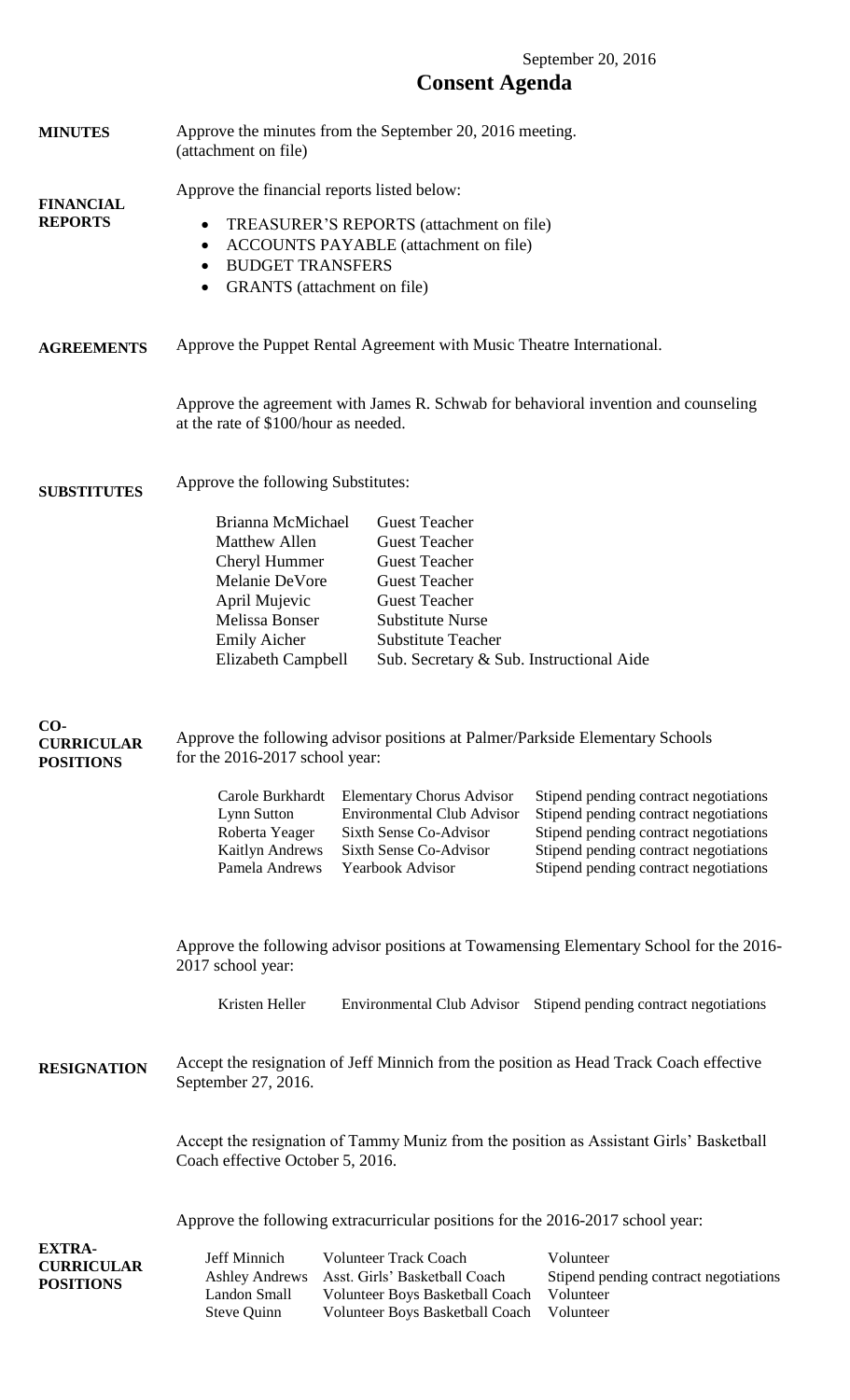|                                                                              | September 20, 2016                                                                                                                                                                                                                                                                                                                                                                                                                                                                                                                                                                                                                                                                                                                                                                                                                                                                                                                                                                                                                              |
|------------------------------------------------------------------------------|-------------------------------------------------------------------------------------------------------------------------------------------------------------------------------------------------------------------------------------------------------------------------------------------------------------------------------------------------------------------------------------------------------------------------------------------------------------------------------------------------------------------------------------------------------------------------------------------------------------------------------------------------------------------------------------------------------------------------------------------------------------------------------------------------------------------------------------------------------------------------------------------------------------------------------------------------------------------------------------------------------------------------------------------------|
| <b>TRANSFER</b>                                                              | Approve the transfer of Amy Kline from instructional assistant Towamensing life skills<br>classroom to instructional assistant (learning support), effective October 3, 2016.                                                                                                                                                                                                                                                                                                                                                                                                                                                                                                                                                                                                                                                                                                                                                                                                                                                                   |
| <b>NEW</b><br><b>EMPLOYEE</b>                                                | Approve Tricia Keiper as an instructional assistant in the Life Skills classroom at<br>Towamensing effective at the rate of \$14.05/hour for up to 29.5/hours per week, effective<br>October 3, 2016.                                                                                                                                                                                                                                                                                                                                                                                                                                                                                                                                                                                                                                                                                                                                                                                                                                           |
| <b>AFTER SCHOOL</b><br><b>PROGRAM</b>                                        | Approve the following for the After School Program, October 17, 2016 through March 30,<br>2017 for approximately 3 hours a week for instruction in reading and/or math in grades 3, 4,<br>5 & 6.                                                                                                                                                                                                                                                                                                                                                                                                                                                                                                                                                                                                                                                                                                                                                                                                                                                |
|                                                                              | <b>Susan Deem</b><br>Lynn Sutton<br>Pam Andrews<br><b>Brittany Hunsicker</b><br>Marcy Zelinsky<br>Kathryn McKeon<br>Shana O'Gurek<br>Kelly Ruddick<br><b>Kaitlyn Andrews</b><br>Susan Warakomski<br>William Zeky<br>Jodi Kocher                                                                                                                                                                                                                                                                                                                                                                                                                                                                                                                                                                                                                                                                                                                                                                                                                 |
| <b>TUITION RE-</b><br><b>IMBURSEMENT</b>                                     | Approve the attached tuition reimbursement                                                                                                                                                                                                                                                                                                                                                                                                                                                                                                                                                                                                                                                                                                                                                                                                                                                                                                                                                                                                      |
| <b>SECOND</b><br><b>READING AND</b><br><b>APPROVAL OF</b><br><b>POLICIES</b> | Accept the second reading of and accept the following policies:<br>Policy 207 – Confidentiality<br>$\bullet$<br>Policy 626 - Federal Fiscal Compliance<br>Policy 626.1 – Travel Reimbursement – Federal Programs<br>Policy 827 – Conflict of Interest                                                                                                                                                                                                                                                                                                                                                                                                                                                                                                                                                                                                                                                                                                                                                                                           |
| <b>DUAL</b><br><b>ENROLLMENT</b><br><b>AGREEMENT</b>                         | Approve the Dual Enrollment Agreement for the 2016-2017 school year with LCCC.<br>(attachment on file)                                                                                                                                                                                                                                                                                                                                                                                                                                                                                                                                                                                                                                                                                                                                                                                                                                                                                                                                          |
|                                                                              | <b>End of Consent Agenda</b>                                                                                                                                                                                                                                                                                                                                                                                                                                                                                                                                                                                                                                                                                                                                                                                                                                                                                                                                                                                                                    |
| <b>BAYADA</b><br><b>CONTRACT</b><br><b>APPROVED</b>                          | Director Smale moved, seconded by Director Myers that the Board of Directors of the<br>Palmerton Area School approved the contract with Bayada Home Health Care, Inc. for school<br>nursing services, retroactive to September 26, 2016 through June 30, 2017. (attachment on file)                                                                                                                                                                                                                                                                                                                                                                                                                                                                                                                                                                                                                                                                                                                                                             |
|                                                                              | Aye Votes: All Directors Present.<br>Nay Votes: None. Motion Carried                                                                                                                                                                                                                                                                                                                                                                                                                                                                                                                                                                                                                                                                                                                                                                                                                                                                                                                                                                            |
| <b>RESOLUTION</b><br><b>APPROVED</b>                                         | Director Scherer moved, seconded by Director Myers that the Board of Directors of the<br>Palmerton Area School approve the resolution incurring nonelectoral debt to be evidenced by<br>general obligation bonds in the maximum aggregate principal amount of twelve million dollars<br>(\$12,000,000), to construct additions and improvements to the Junior High School and<br>Senior High School buildings and, to the extent of any remaining funds, other capital projects,<br>and pay related costs; accepting a bond purchase agreement; setting forth the parameters,<br>substantial form of, and conditions to, issuing the bonds; pledging the full faith, credit and<br>taxing power of this school district to secure the bonds; providing for redemption and<br>retirement of the refunded bonds; appointing a paying agent and sinking fund depository;<br>and approving related documents and actions, proceeds not to exceed ten million dollars<br>$($10,000,000)$ . (attachment on file)<br>Aye Votes: All Directors Present. |
|                                                                              | Nay Votes: None. Motion Carried                                                                                                                                                                                                                                                                                                                                                                                                                                                                                                                                                                                                                                                                                                                                                                                                                                                                                                                                                                                                                 |